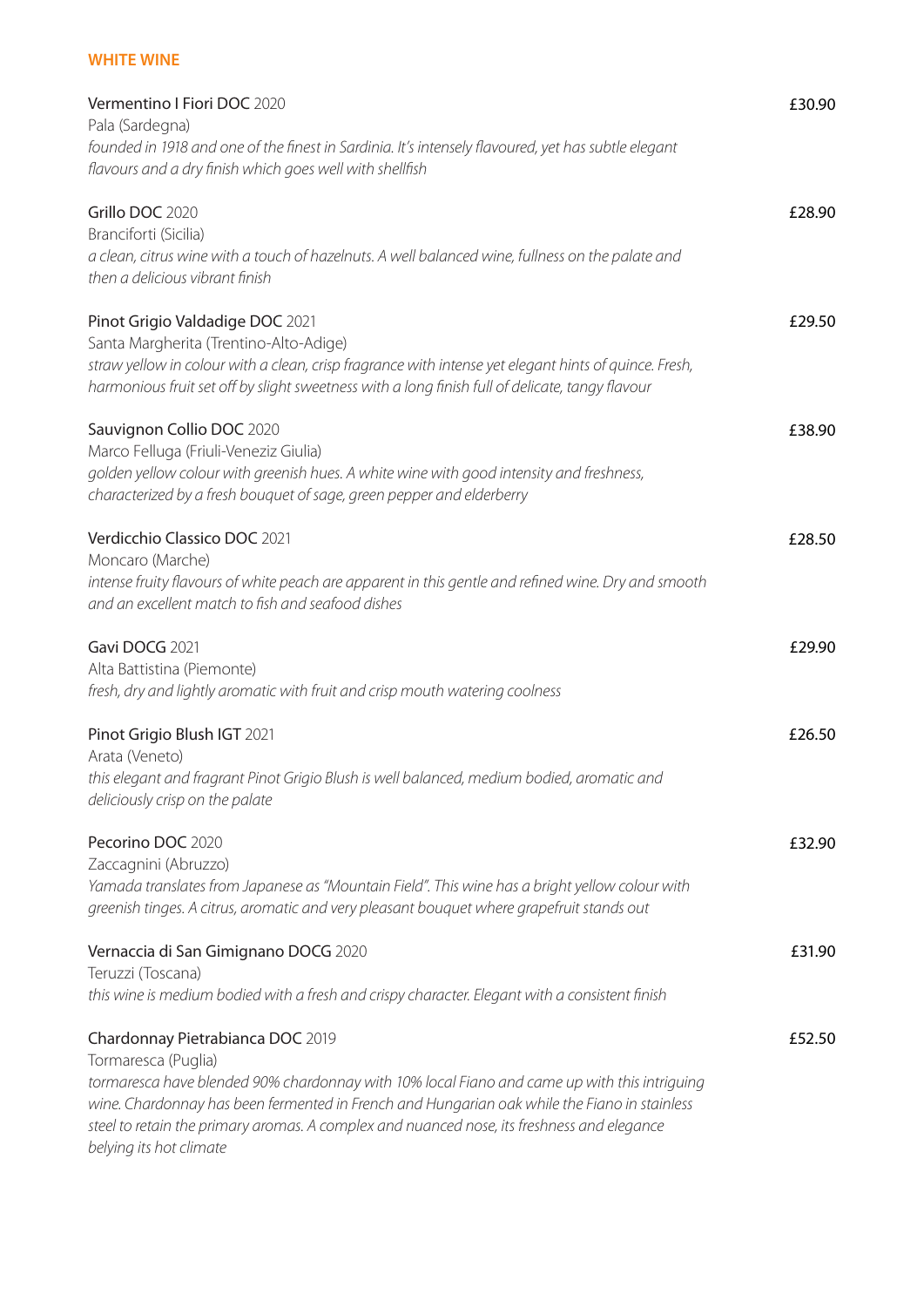| <b>RED WINE</b><br>Nero D' Avola IGT 2018<br>Chiaramonte (Sicilia)                                                                                                                                                                                                                                                                                   | £30.90 |
|------------------------------------------------------------------------------------------------------------------------------------------------------------------------------------------------------------------------------------------------------------------------------------------------------------------------------------------------------|--------|
| well balanced soft red wine, produced with nero d'avola grapes                                                                                                                                                                                                                                                                                       |        |
| Appassimento IGP 2020<br>Cantine Due Palme (Puglia)<br>ruby, red wine, light garnet reflections is warm, smooth and lingering on the palate                                                                                                                                                                                                          | £28.50 |
| Ripassa Valpolicella Superiore DOC 2018<br>Tinazzi (Veneto)<br>closely connected to the great wine of Valpolicella Amarone. After pressing the dried grapes from<br>which Amarone is made the wine is passed over. A second alcoholic fermentation begins which<br>increases the alcoholic content and the wine becomes richer in colour and bouquet | £44.90 |
| Villa Antinori IGT 2019<br>Marchesi Antinori (Toscana)<br>deep red with flattering bouquet of ripe cherry aromas, black berries, delicate spices, tobacco and<br>chocolate. The wine is harmonious, silky, dense, of perfect balance and long lasting on the palate                                                                                  | £32.50 |
| Nebbiolo Langhe DOC 2019<br>Stra (Piemonte)<br>ruby red colour with garnet reflections. Full bodied bouquet with a delicate violet scent. Dry on<br>the palate, yet velvety, harmonious and very persistent at the same time. Very well balanced with<br>distinct class and style                                                                    | £33.50 |
| Barbera D'Alba Superiore DOC 2018<br>Stra (Piemonte)<br>this wine undergoes a years ageing in oak to produce a rich, ripe style with soft fruit and balanced<br>acidity                                                                                                                                                                              | £35.90 |
| Barolo La Volta DOCG 2015<br>Stra (Piemonte)<br>one of the most prestigious wines of the world. The Nebbiolo grape gives a wine with great body,<br>character and a rich, majestic style                                                                                                                                                             | £52.50 |
| Chianti Classico Riserva DOCG 2015<br>Fattoria la Ripa (Toscana)<br>the palate is savoury, full and ample with supple and silky tannins. The finish and aftertaste are<br>long and persistent                                                                                                                                                        | £35.50 |
| Chianti Classico Gran Selezione DOCG 2013<br>Fattoria la Ripa (Toscana)<br>the flavours are full and supple with a sweet aftertaste of ripe red berry fruit. This boasts a distinct<br>persistence and a pleasant finish, characterized by notes of dark chocolate and tobacco                                                                       | £49.90 |
| Terre di San Leonardo IGT 2018<br>Tenuta San Leonardo (Umbria)<br>this is a perfect model red from the Dolomites. Notes of pepper and clove, backed by fresh ripe<br>fruit reveal a pure and aromatic charm. With its sturdy character it stays fresh and supple with an<br>extremely pleasant creamy finish                                         | £39.90 |
| Amorone della Vapolicella Classico DOCG 2017<br>La Bastia (Veneto)<br>a blend of corvine and moinara grapes. Aged for a minimum of 3 years, the result is a rich<br>bouquet, full bodied with very deep fruit flavours                                                                                                                               | £59.50 |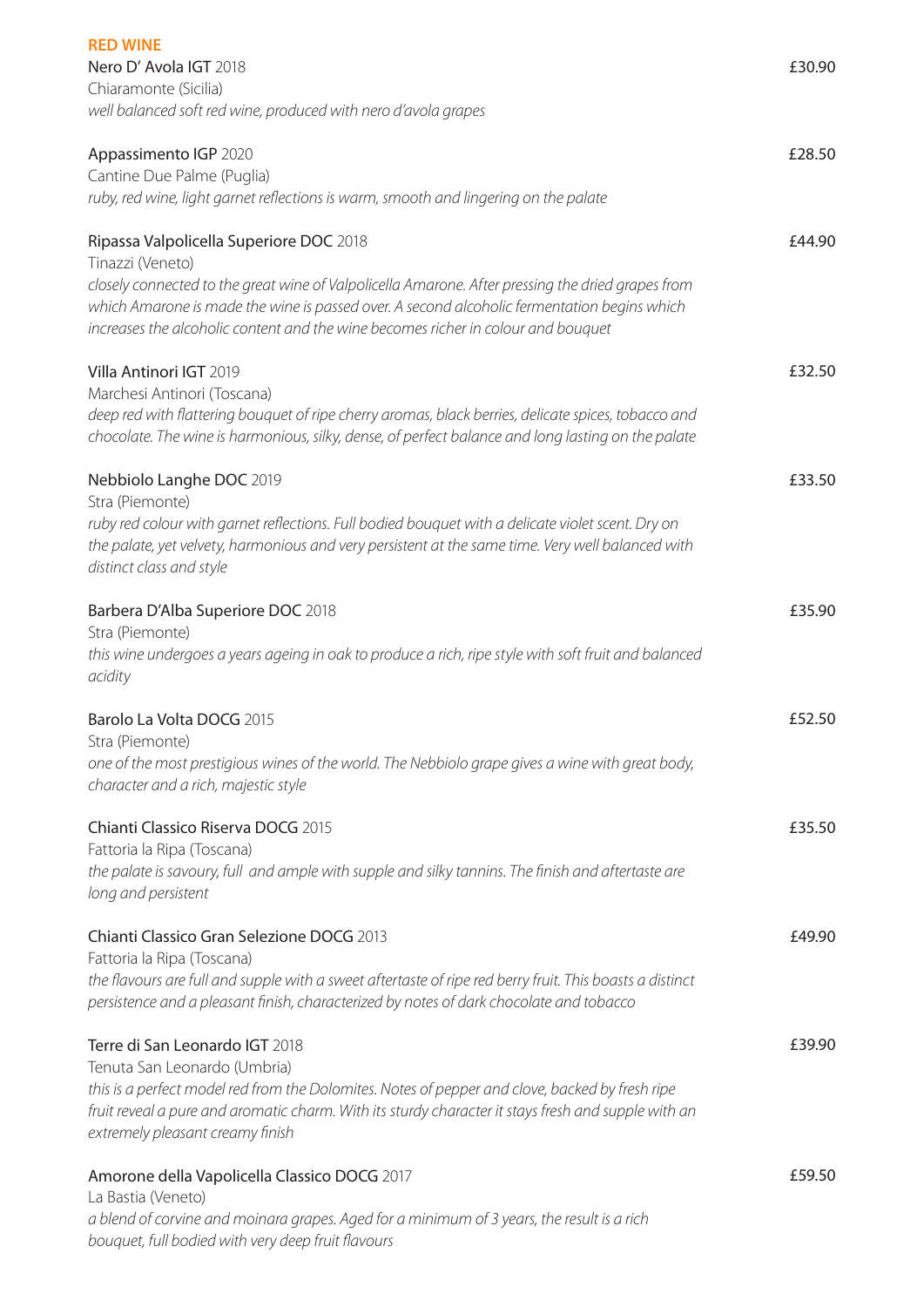#### **CAMPANIA WINES**

It gives me great pleasure to introduce these Campania wines to the list as the wineries and vineyards are from my hometown. The Campania region, devoted to viticulture and wine making since Greek and Roman times. The wineries produce exclusively an unlimited amount of wines from the ancient grape varieties of Greek and Latin heritage.

#### **ANTICA HIRPINIA**

#### **WHITE**

| Coda Di Volpe DOC 2020<br>100% Coda di Volpe. Straw yellow with hints of pineapple, white peach and a typical liquorice<br>aroma. A well-structured and balanced wine                                                                         | £28.90                        |
|-----------------------------------------------------------------------------------------------------------------------------------------------------------------------------------------------------------------------------------------------|-------------------------------|
| Falanghina DOC 2020<br>100% Falanghina variety. Fresh and fruity, with persistent notes of citrus fruit. A very well-balanced<br>wine with a complex and individual character                                                                 | £28.50                        |
| Greco di Tufo DOCG 2020<br>100% Greco with a prominent peach, apricot bouquet. A palette noted for its smoothness and<br>almond flavoured finish                                                                                              | £33.90                        |
| Fiano di Avellino DOCG 2020<br>fiano grape with aromas of pear, pineapple, acacia, nuts, honey and spring flowers. Excellent<br>acidity, fine smoothness and hints of almond in the finish                                                    | £34.50                        |
| Desmos Fiano di Avellino Vintage DOCG 2018                                                                                                                                                                                                    | £42.90                        |
| <b>RED</b>                                                                                                                                                                                                                                    |                               |
| Aglianico DOC 2019<br>deep ruby red colour, with hints of amarena and wild blackberry. Soft and elegant on the palate                                                                                                                         | £32.90                        |
| Taurasi DOCG 2017<br>aglianco grape is a red wine grape variety native to southern Italy. It is known to be full bodied<br>wines that show musky berry flowers with firm tannins and good aging potential. Even when<br>grown in hot climates | £42.50                        |
| Aglianico DOC 2016 Magnum<br>Taurasi Riserva DOCG 2014<br>Taurasi Riserva DOCG 2017 Magnum                                                                                                                                                    | £68.90<br>£87.00<br>£115.00   |
| <b>MASTROBERARDINO</b>                                                                                                                                                                                                                        |                               |
| Taurasi Radici Riserva DOCG 2007<br>Taurasi Radici Riserva DOCG 2009<br>Taurasi Radici Riserva DOCG 2011                                                                                                                                      | £173.00<br>£175.00<br>£185.00 |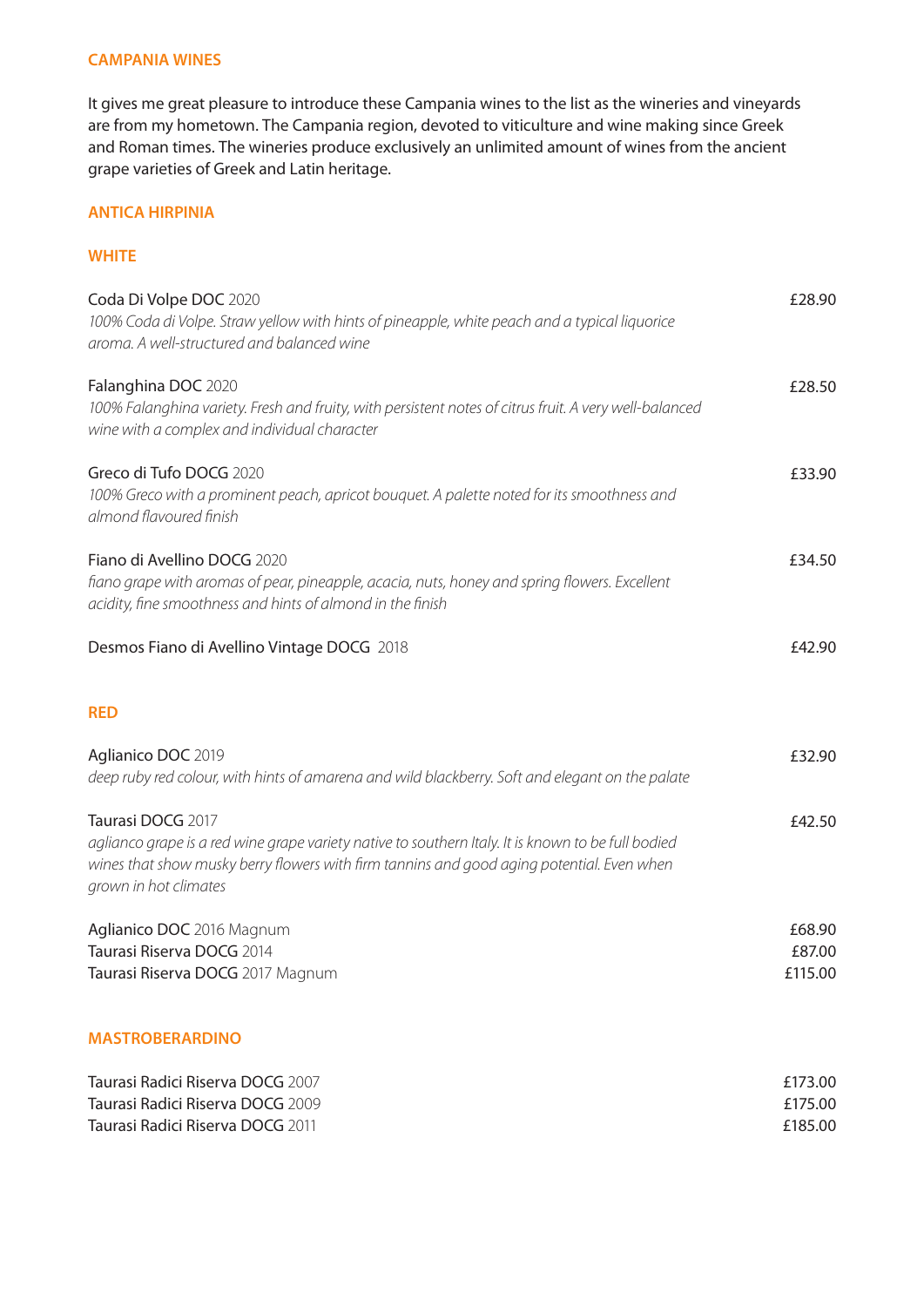#### **CHAMPAGNE / ITALIAN SPARKLING**

| Lanson Brut<br>Veuve Clicquot NV<br><b>Bollinger NV</b><br>Lourent-Perrier Cuvee` Rose`<br>Don Perignon Vintage 2010                                                                                                                                               | £59.50<br>£81.00<br>£82.50<br>£99.90<br>£198.00                              |
|--------------------------------------------------------------------------------------------------------------------------------------------------------------------------------------------------------------------------------------------------------------------|------------------------------------------------------------------------------|
| Rotari Brut<br>Rotari Rose <sup>®</sup><br>Spumante Rose' Brut Antica Hirpinia<br>Prosecco di Valdobbiadene Casagheller<br>Prosecco Rose Casagheller<br>Ca' del Bosco Cuvee Prestige<br>Ca' del Bosco Cuvee Prestige Rose'<br>Ca' del Bosco Brut Franciacorta 2012 | £36.50<br>£36.50<br>£29.50<br>£33.50<br>£32.50<br>£67.00<br>£87.90<br>£95.90 |
| <b>HALF BOTTLES</b>                                                                                                                                                                                                                                                |                                                                              |
| <b>WHITE</b>                                                                                                                                                                                                                                                       |                                                                              |
| Pinot Grigio DOC 2021<br>Santa Margherita                                                                                                                                                                                                                          | £17.90                                                                       |
| Soave DOC 2020<br>Pasqua                                                                                                                                                                                                                                           | £16.50                                                                       |
| <b>RED</b>                                                                                                                                                                                                                                                         |                                                                              |
| Chianti Classico Riserva DOCG 2015<br>Fattoria la Ripa                                                                                                                                                                                                             | £18.90                                                                       |
| Amarone Classico DOCG 2015<br>Masi                                                                                                                                                                                                                                 | £42.00                                                                       |
| <b>HOUSE WINES</b>                                                                                                                                                                                                                                                 |                                                                              |
| Corvo Sicilia IGT (Bianco) 2021                                                                                                                                                                                                                                    | £25.50<br>per glass (175ml) £8.00                                            |
| Orvieto Secco DOC (Umbria) 2021                                                                                                                                                                                                                                    | £27.50<br>per glass (175ml) £8.50                                            |
| Montepulciano D'Abruzzo DOC (Rosso) 2016                                                                                                                                                                                                                           | £26.50<br>per glass (175ml) £7.90                                            |
| Corvo IGT (Rosso) 2018                                                                                                                                                                                                                                             | £25.50                                                                       |

£25.50 per glass (175ml) £8.00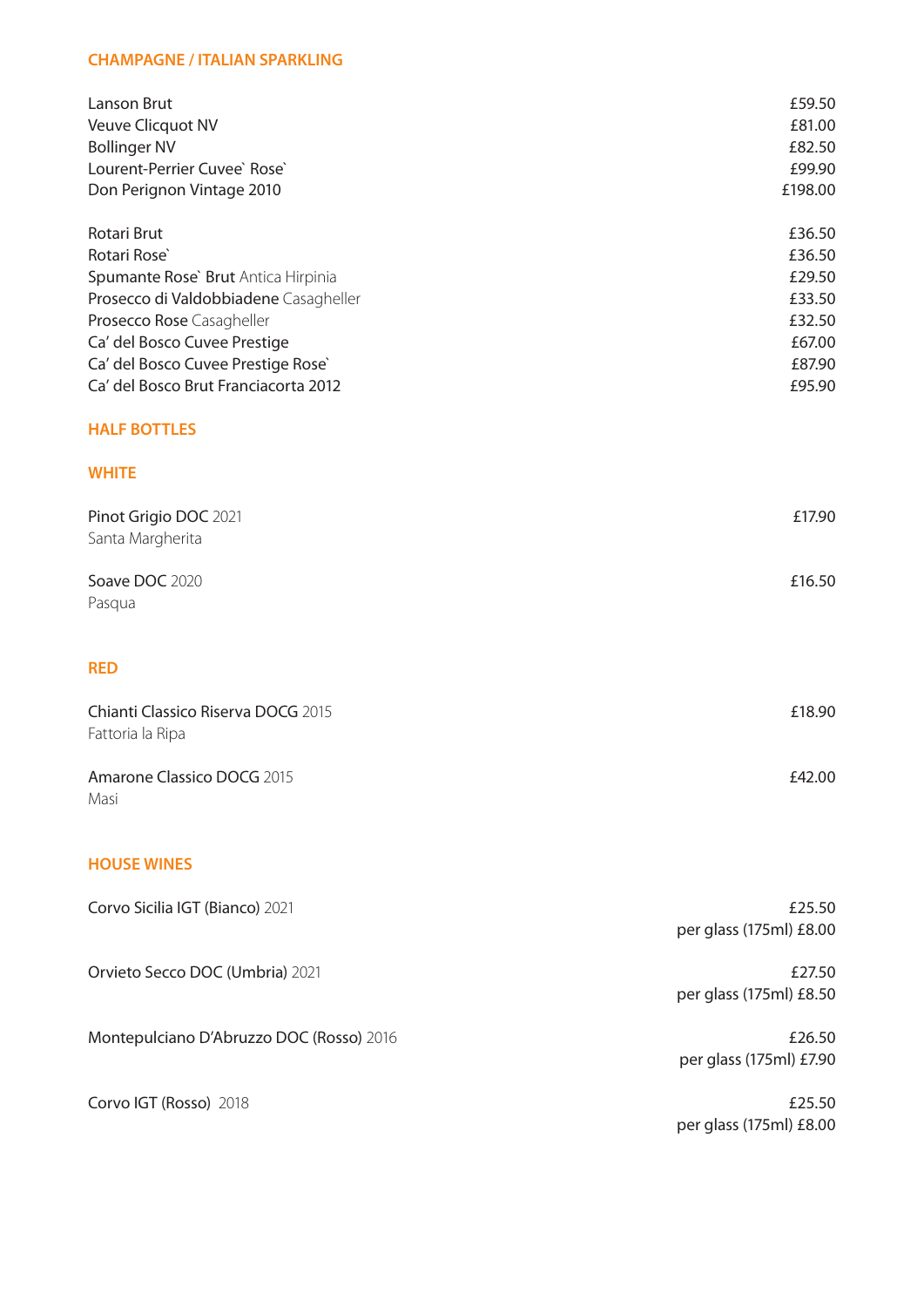## **NEW WORLD WINE**

## **WHITE**

| Torrontes 2017<br>Bodega Norton (Argentina)                                                                                                                                                                                                                           | £27.90 |
|-----------------------------------------------------------------------------------------------------------------------------------------------------------------------------------------------------------------------------------------------------------------------|--------|
| greenish yellow in colour with tinges of gold. Very perfumed prevailing fruity and flowery aromas,<br>such as white peach, roses and jasmine. Pleasant on the palate and well balanced.                                                                               |        |
| Chardonnay 2016                                                                                                                                                                                                                                                       | £32.90 |
| Cuvee Alexandra (Chile)                                                                                                                                                                                                                                               |        |
| intense fruit aromas of sweet citrus fruit, white flowers, fresh tropical fruits and sweet spices.<br>Elegant and concentrated in the mouth with a creamy texture balanced by a crisp citrus edge                                                                     |        |
| <b>Buitenverwachting Sauvignon Blanc 2018</b><br>Constantia (South Africa)                                                                                                                                                                                            | £32.50 |
| a pale lemon-colour with a bouquet of figs with hints of gooseberries and green peppers.<br>Dry and full-bodied with a long, lingering finish                                                                                                                         |        |
| <b>RED</b>                                                                                                                                                                                                                                                            |        |
| Malbec 2019                                                                                                                                                                                                                                                           | £29.50 |
| Bodega Norton (Argentina)<br>deep red colour with violet highlights. Complex aroma of plums and mature black fruits, liquorice<br>and black pepper. Firm, sweet and mature texture. Round wine, wide in the middle of the mouth,<br>with a long and harmonious finish |        |
| Cabernet Sauvignon 2017<br>Cuvee Alexandra (Chile)                                                                                                                                                                                                                    | £34.90 |
| a ruby red with an intense and complex bouquet blackberries, black currant and plums, mixed<br>with spice and oak. Full-bodied wine which combines elegance and strength with spicy and sweet                                                                         |        |
| fruit characters on the finish                                                                                                                                                                                                                                        |        |
| Pinotage 2017                                                                                                                                                                                                                                                         | £35.90 |
| Cloof (South Africa)                                                                                                                                                                                                                                                  |        |
| sweet oak spice aromas on the nose are supported by hints of ripe plums, black cheery and                                                                                                                                                                             |        |

*raspberries. The wine is plush and rich on the palate, with a joyous structure*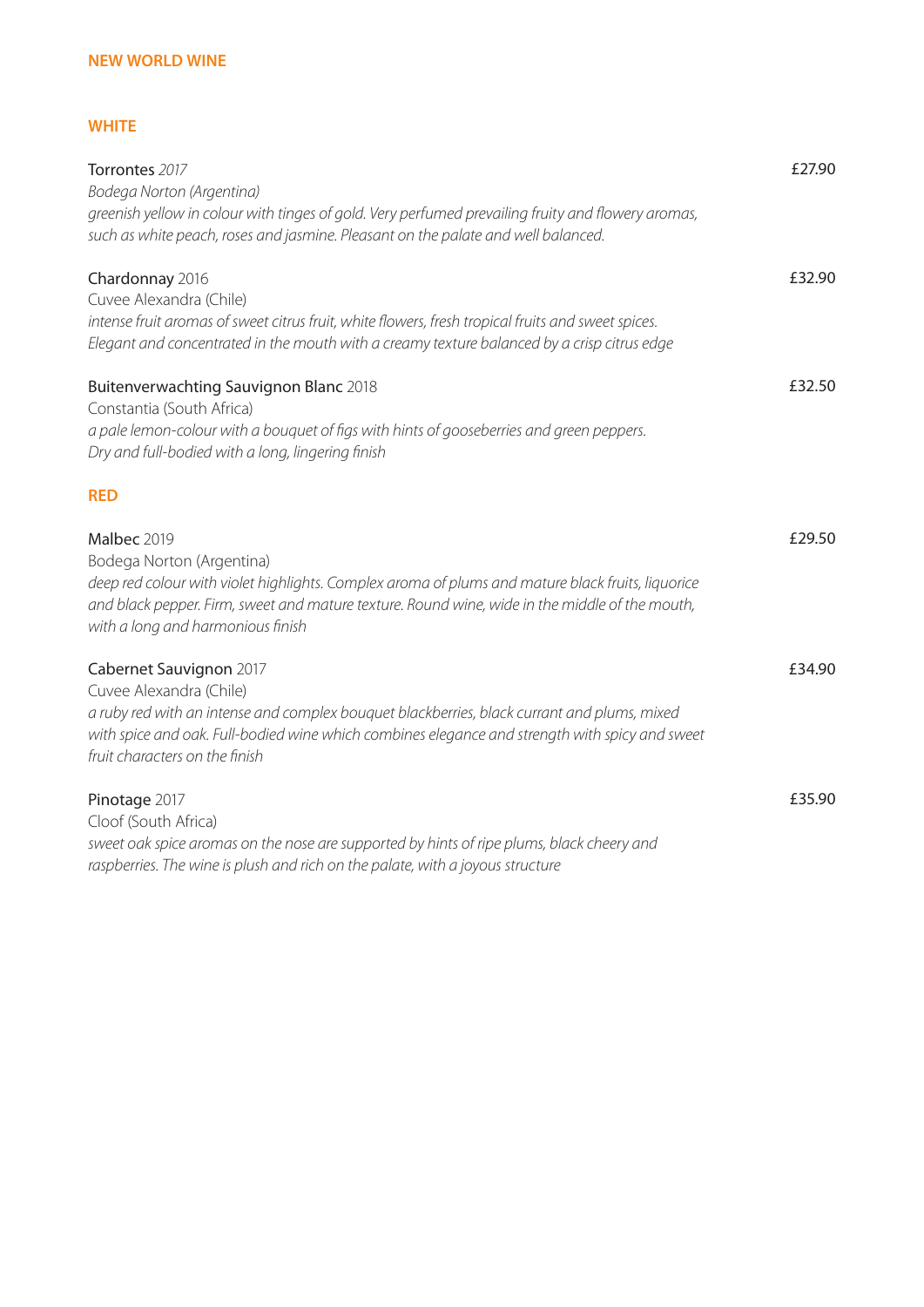## **FRENCH WINE**

## **WHITE**

| Chablis AC 2017<br>William Fevre<br>fresh bouquet with notes of citrus and white fleshed fruit. with a very slightly oaky finish. Its fresh<br>and supple                                                                              | £34.90 |
|----------------------------------------------------------------------------------------------------------------------------------------------------------------------------------------------------------------------------------------|--------|
| Pouilly Fume` AC 2017<br>Le Bouchot<br>a more complex and rounder wine. With subtle flavours and a very long finish                                                                                                                    | £32.90 |
| Puligny-Montrachet AC 2017<br>Louis Latour<br>neither overly fruity nor over oaked. They are extremely well balanced, emphasising the classic<br>minerality of Puligny-Montrachet                                                      | £65.00 |
| <b>RED</b>                                                                                                                                                                                                                             |        |
| Cloitre des Capucins AC 2014<br>Antoine Moueix<br>this classic St. Emillion Grand Cru is very elegant and features aromas of red berries, ripe cherries<br>and toasted vanilla. The wine is aged for 12 months in French oak barrels   | £31.90 |
| Chateau Tour St. Bonnet AC 2012<br>Cru Bourgeois<br>This wine is dark purple in colour with aromas of blackcurrant and raspberry. This delicious wine is<br>ripe and juicy with soft tannins. It is a classic wine with a modern twist | £30.90 |
| Chateauneuf du Pape AC 2015<br>Clefs des Papes<br>deep red-ruby driven aromas of cassis, red currant mingle with smoke, spice and soft lush and ripe<br>with enticing fruit and good balance                                           | £48.00 |